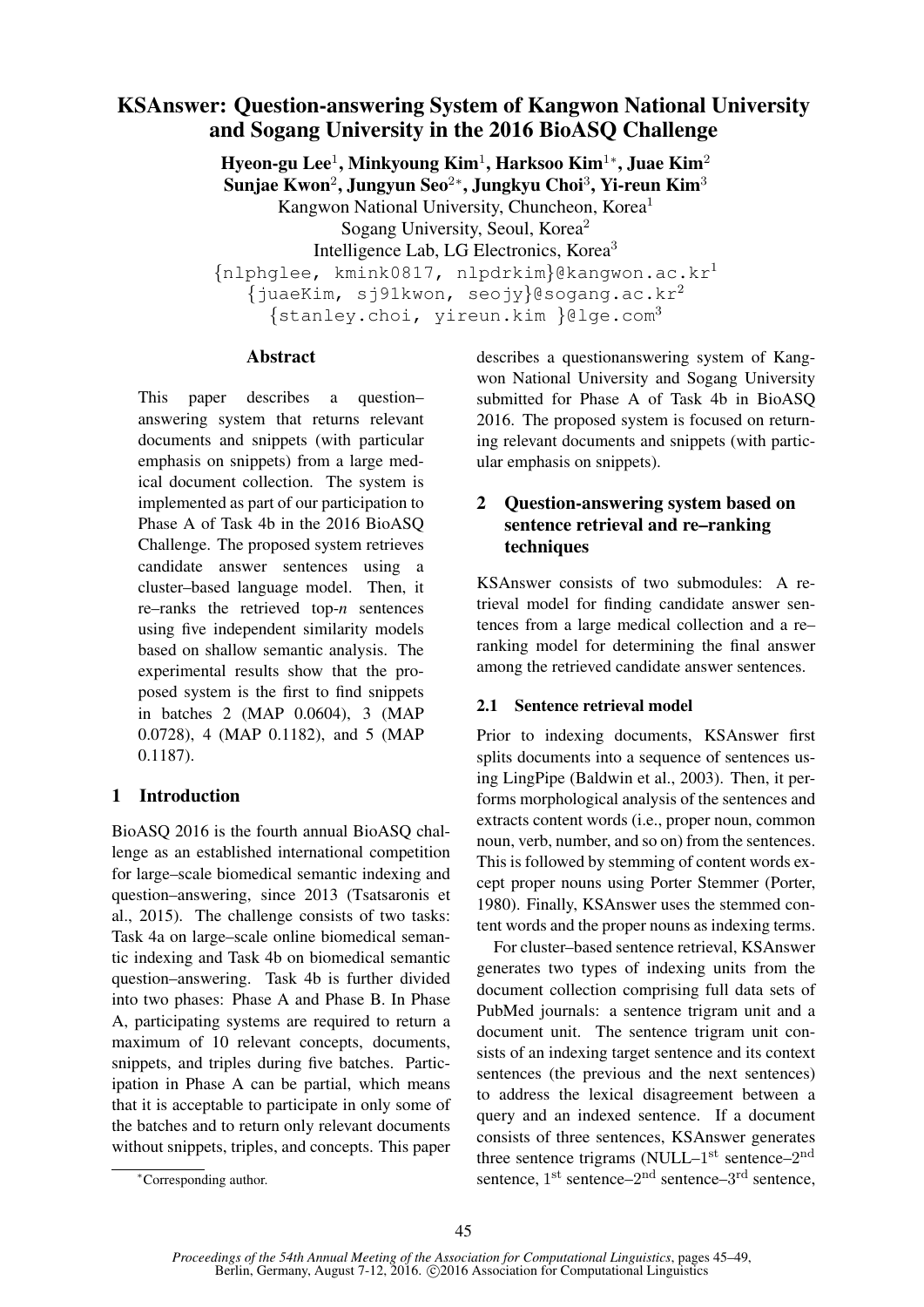

Figure 1: Relationship between a query and an answer sentence

 $2<sup>nd</sup>$  sentence– $3<sup>rd</sup>$  sentence–NULL). The document unit consists of a title sentence and abstract sentences. The document unit assists in addressing the lexical disagreement between a query and a sentence trigram. Then, KSAnswer performs indexing of each unit and constructs two indexing databases using Lucene 4.0.0 (Białecki et al., 2012).

To rank candidate answer sentences, KSAnswer uses a cluster–based language model (Liu et al., 2004; Merkel et al., 2007), as shown in Eq. (1):

$$
Sim_{IR}(Q, S) = \propto Sim_{tri}(Q, T) +
$$
  

$$
(1 - \propto) Sim_{doc}(Q, D)
$$
 (1)

where  $Sim_{tri}(Q, T)$  is the similarity of the language model between the query Q and the sentence trigram  $T$  in the document  $D$ . Then,  $Sim_{doc}(Q, D)$  is the similarity of the language model between the query Q and the document D. The weighting parameter  $\propto$  has a value between 0 and 1. Finally,  $Sim_{IR}(Q, S)$  returns similarities between the query Q and the indexing target sentence S, which is located in the middle of the sentence trigram T.

#### 2.2 Sentence re–ranking model

Prior to re–ranking of candidate answer sentences, KSAnswer selects top–*n* retrieved sentences and normalizes their similarities, as shown in Eq. (2):

$$
Sim'_{IR}(Q, S) = \frac{Sim_{IR}(Q, S) - m}{\sigma}
$$
 (2)

where m and  $\sigma$  are the average and standard deviation of similarity scores of top–*n* retrieved sentences, respectively.

KSAnswer re–ranks the top–*n* retrieved sentences using five independent similarity models, namely,  $Sim_{SNT}(Q, S)$ ,  $Sim_{EMB}(Q, S)$ ,  $Sim_{EAT}(Q, S)$ ,  $Sim_{FOCUS}(Q, S)$ , and  $Sim_{ME}(Q, S)$ .  $Sim_{SNT}(Q, S)$  is a similarity model between the query Q and the sentence S, which is located in the middle of the retrieved sentence trigram.  $Sim_{EMB}(Q, S)$  is a similarity model between the sentence embedding of Q and the sentence embedding of S. The sentence embeddings are constructed by the sum of position–encoded word vectors in Word2Vec (so–called position encoding) (Sukhbaatar et al., 2015).  $Sim_{EAT}(Q, S)$  is a similarity model between the expected answer type (EAT; a category name of expected answer) of Q and medical entity types (category names of medical entities) in S.  $Sim_{FOCUS}(Q, S)$  is a similarity model between focus words (FOCUS; a clue word sequence to identify correct answers) in Q and content words in S.  $Sim_{ME}(Q, S)$  is a similarity model between medical entities (MEs) in Q and medical entities in S. For example, in the sentence "Which drugs are utilized to treat eosinophilic esophagitis?", EAT, FOCUS, and ME are *[Chemicals & Drugs]*, *[eosinophilic esophagitis]*, and *[drugs, eosinophilic esophagitis]*, respectively. To obtain EAT, FOCUS, and ME, KSAnswer uses a sentence analyzer based on pattern matching and machine learning (Kim et al., 2004). The sentence analyzer extracts word chunks (generally noun phrases) from a query using lexico–semantic patterns. Then, it determines EAT and FOCUS by searching the syntactic chunks in MetaMap (Aronson et al., 2006). To obtain MEs, the sentence analyzer uses a special version of named entity recognizer based on Conditional Random Fields (CRFs), which is trained for medical documents (Abacha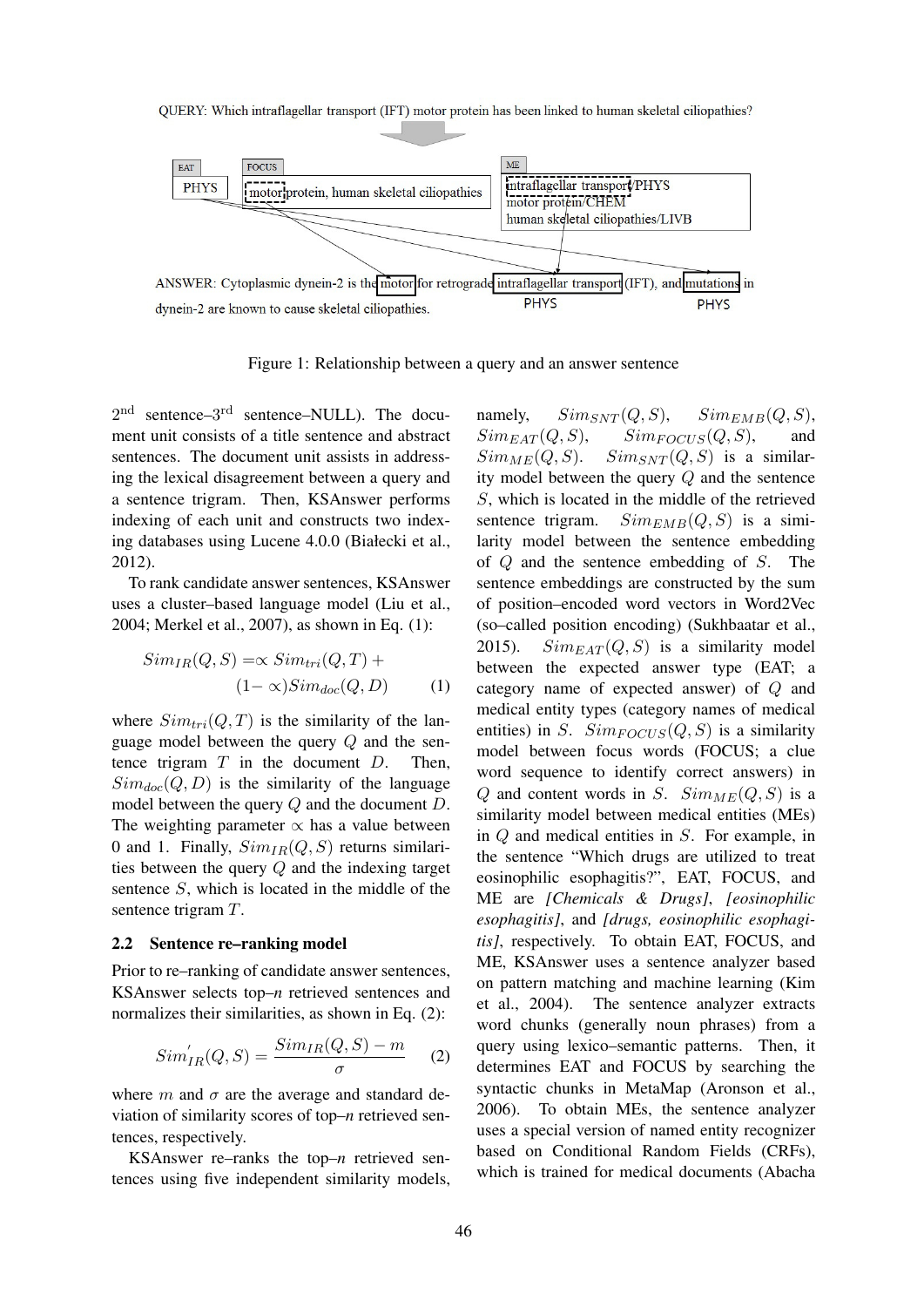

Figure 2: Vector-based similarity model based on a neural network

et al., 2012). The named entity recognizer extracts medical entities from a sentence and annotates them with predefined semantic categories. EAT and MEs use the same semantic categories as follows: ACTI (Activities & Behaviors), ANAT (anatomy), CHEM (chemicals & drugs), CONC (concepts & ideas), DEVI (devices), DISO (disorders), GENE (genes & molecular sequences), GEOG (geographic areas), LIVB (living beings), OBJC (objects), OCCU (occupations), ORGA (organizations), PHEN (phenomena), PHYS (physiology), and PROC (procedures). Figure 1 shows a relationship between  $Q$  and  $S$  at the view of EAT, FOCUS, and ME.

Eq. (3) shows the similarity scores between a query and each top–*n* retrieved sentences for re– ranking.

$$
Resim(Q, S) = \alpha Sim'_{IR}
$$
  
+  $(1 - \alpha)\{\beta Sim_{snt}(Q, S)$   
+  $(1 - \beta)\sum_{i=1}^{4} \gamma_i Sim_{sem}^i(Q, S)\},$   
where  $0 \le \alpha \le 1, 0 \le \beta \le 1, \sum_{i=1}^{4} \gamma_i = 1$  (3)

where  $Sim_{sem}^i(Q, S)$  is the *i*th similarity model among  $Sim_{EMB}(Q, S)$ ,  $Sim_{EAT}(Q, S)$ ,  $Sim_{FOCUS}(Q, S)$ , and  $Sim_{ME}(Q, S)$ . Then,  $\propto$ ,  $\beta$ , and  $\gamma$  are the weighting parameters set by experiments. The word–based similarity models (i.e., models for calculating similarities between words in Q and S), such as  $Sim_{SNT}(Q, S)$ ,  $Sim_{FOCUS}(Q, S)$ , and  $Sim_{ME}(Q, S)$ , are calculated using the well-known Okapi BM25 (Robertson et al., 1999). Then, the category–based

similarity model (i.e., a model for calculating similarities between category names in  $Q$  and  $S$ ),  $Sim_{EAT}(Q, S)$ , is calculated using OR similarity of the Paice model (Paice, 1984), as shown in Eq. (4).

$$
Sim_{EAT}(Q, S) = \frac{\sum_{i=1}^{n} (r^{i-1}w_i)}{\sum_{i=1}^{n} r^{i-1}},
$$
  
where  $0 \le r \le 1$  and  $w_i$ 's are  
considered in descending order (4)

In Eq. (4),  $w_i$  is a TF·IDF value of the *i*th word in  $ME's$  of  $S$  that have the same semantic category with EAT of Q. Finally, the vector–based similarity model,  $Sim_{EMB}(Q, S)$ , is calculated using a feed–forward neural network with one hidden layer (Svozil et al., 1997), as shown in Figure 2.

The feed–forward neural network uses the sentence embedding vectors of  $Q$  and  $S$  as input values and uses a degree of relevance (from 0 to 1) between the two sentence embedding vectors as an output value. It is trained using gold standard answers as relevant snippets and by using top–*n* retrieved sentences except gold standard answers as irrelevant snippets.

#### 3 Experiments

#### 3.1 Experimental setting

We indexed the full data set of PubMed journals using Lucene 4.0.0. The number of document units was 12,208,342 and the number of sentence trigram units was 99,911,516. The language model parameters  $(\mu$  values) for the document and sentence trigram units were set to 500 and 100, respectively. The weighting parameter  $\propto$  in Eq. (1)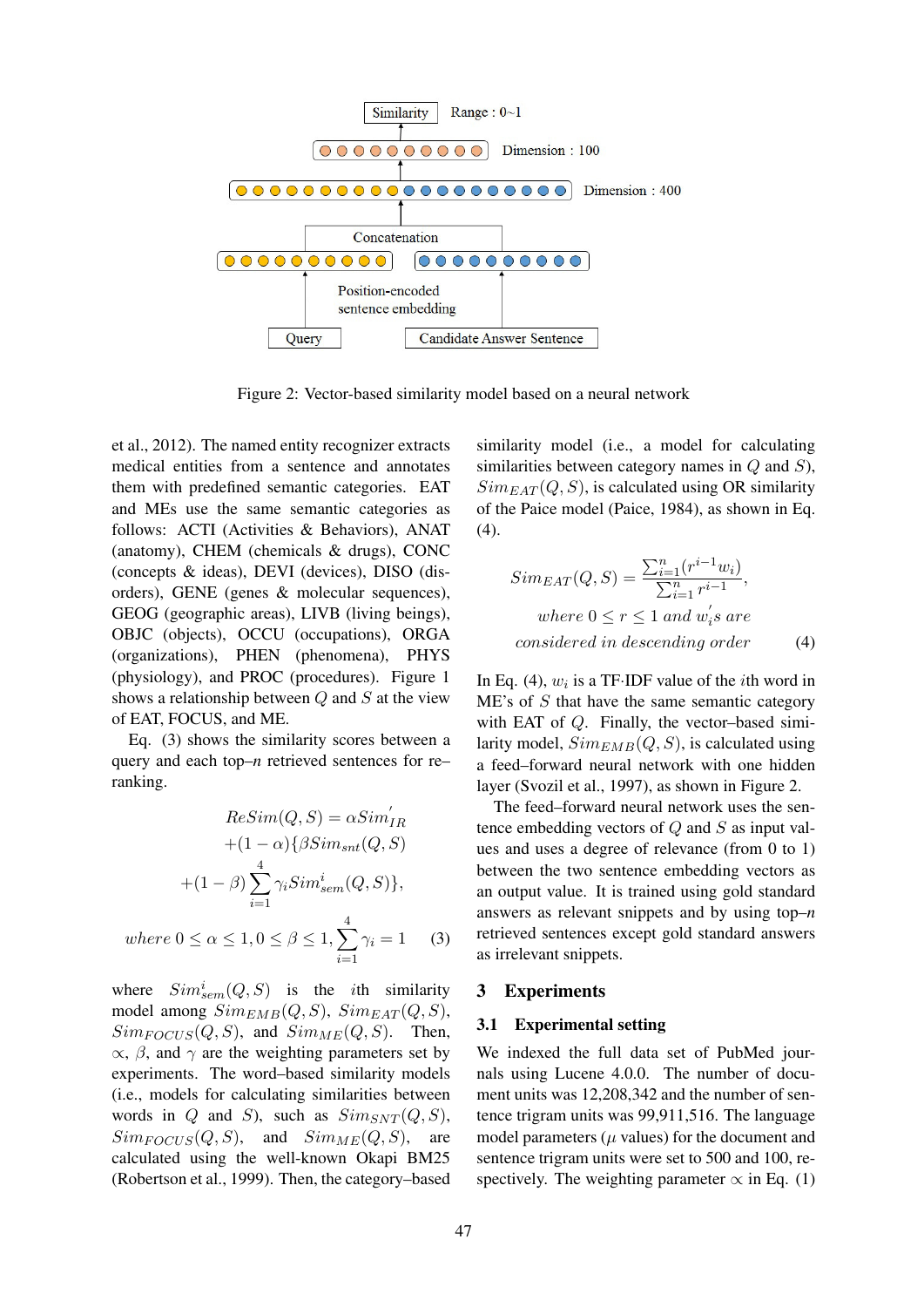was 0.8. Then, the weighting parameters  $\propto$ ,  $\beta$ , and  $\gamma_i$  in Eq. (3) were 0.5, 0.9, and 0.3, respectively.

#### 3.2 Experimental results

In Phase A of Task 4b, our best submission was the first to find snippets in batches 2, 3, 4, and 5. In batch 1, we indexed the limit set of PubMed and achieved the second place in finding snippets. Table 1 shows the best performances of KSAnswer.

|                | Document                    |                             |
|----------------|-----------------------------|-----------------------------|
| <b>Batch</b>   | Precision                   | Recall                      |
|                | F1                          | <b>MAP</b>                  |
| 1              | 0.0840(0.0840)              | 0.2258(0.1664)              |
|                | 0.1065(0.1116)              | 0.0486(0.1223)              |
| $\overline{2}$ | 0.1675(0.1675)              | 0.4056(0.2758)              |
|                | 0.2122(0.2084)              | 0.0949(0.1905)              |
| 3              | 0.1380(0.1380)              | 0.3946(0.2686)              |
|                | 0.1786(0.1823)              | $0.0992(\overline{0.2095})$ |
| 4              | 0.1720(0.1720)              | 0.5333(0.3470)              |
|                | 0.2247(0.2300)              | 0.1257(0.2871)              |
| 5              | 0.1103(0.1103)              | $0.375\overline{2(0.2560)}$ |
|                | 0.1546(0.1542)              | 0.0752(0.1742)              |
| <b>Batch</b>   | Snippet                     |                             |
|                | Precision                   | Recall                      |
|                | F1                          | <b>MAP</b>                  |
| 1              | 0.0482(0.0418)              | 0.0952(0.1071)              |
|                | 0.0534(0.0602)              | 0.0266(0.0738)              |
| 2              | 0.1021(0.0967)              | 0.1615(0.1930)              |
|                | 0.1104(0.1288)              | 0.0604(0.1381)              |
| 3              | $0.0873(\overline{0.0823})$ | 0.1208(0.1460)              |
|                | 0.0886(0.1053)              | 0.0728(0.1440)              |
|                |                             |                             |
|                | 0.1504(0.1377)              | 0.2023(0.2653)              |
| 4              | 0.1554(0.1813)              | 0.1182(0.2549)              |
| 5              | 0.0771(0.0773)              | 0.1272(0.1434)              |

Table 1: Evaluation results of submitted runs

The parenthesized values are informal performances that are calculated using gold standard answers for each batch. In an additional experiment, we found that the degree of the sub-model importance in the reranking model is as follows:  $Sim_{SNT}(Q,S)$  $\gg$   $Sim_{EAT}(Q,S)$   $>$   $Sim_{FOCUS}(Q,S)$   $\approx$  $Sim_{ME}(Q,S) \approx Sim_{EMB}(Q,S)$ 

#### 4 Conclusion

We proposed a question-answering system for finding candidate answer snippets from a large

medical document collection. The proposed system retrieves candidate answer sentences using cluster–based language model. Then, it re–ranks top–*n* retrieved sentences using various similarity models based on shallow semantic analysis of sentences. In Phase A of task 4b, the proposed system showed excellent performance by being the first to find snippets in batches 2,3,4 and 5.

### Acknowledgments

This research was supported by LG Electronics. It was also supported by Basic Science Research Program through the National Research Foundation of Korea (NRF) funded by the Ministry of Education, Science and Technology (2013R1A1A4A01005074).

#### **References**

- Alan R. Aronson. 2006. Metamap: Mapping text to the umls metathesaurus. *Bethesda*, MD: NLM, NIH, DHHS, 1–26.
- Andreas Merkel, and Dietrich Klakow. 2007. Comparing improved language models for sentence retrieval in question answering. *LOT Occasional Series 7*, 35–50.
- Andrzej Białecki, Robert Muir, and Grant Ingersoll. 2012. Apache lucene 4. *SIGIR 2012 workshop on open source information retrieval*.
- Ben Abacha, Asma, and Pierre Zweigenbaum. 2012. Medical question answering: translating medical questions into sparql queries. *Proceedings of the 2nd ACM SIGHIT International Health Informatics Symposium.* ACM.
- Breck Baldwin, and Bob Carpenter. 2003. Ling-Pipe. *Available from World Wide Web: http://alias-i. com/lingpipe*.
- Chris D. Paice. 1984. Soft evaluation of Boolean search queries in information retrieval systems. *Information Technology: Research and Development,* 3(1):33-41.
- Daniel Svozil, Vladimir Kvasnicka, and Jiri Pospichal. 1997. Introduction to multi–layer feed-forward neural networks. *Chemometrics and intelligent laboratory systems,* 39(1):43–62.
- George Tsatsaronis, Georgios Balikas, Prodromos Malakasiotis, Ioannis Partalas, Matthias Zschunke, Michael R. Alvers, Dirk Weissenborn, Anastasia Krithara, Sergios Petridis, Dimitris Polychronopoulos, Yannis Almirantis, John Pavlopoulos, Nicolas Baskiotis, Patrick Gallinari, Thierry Artires, Axel– Cyrille N. Ngomo, Norman Heino, Eric Gaussier,